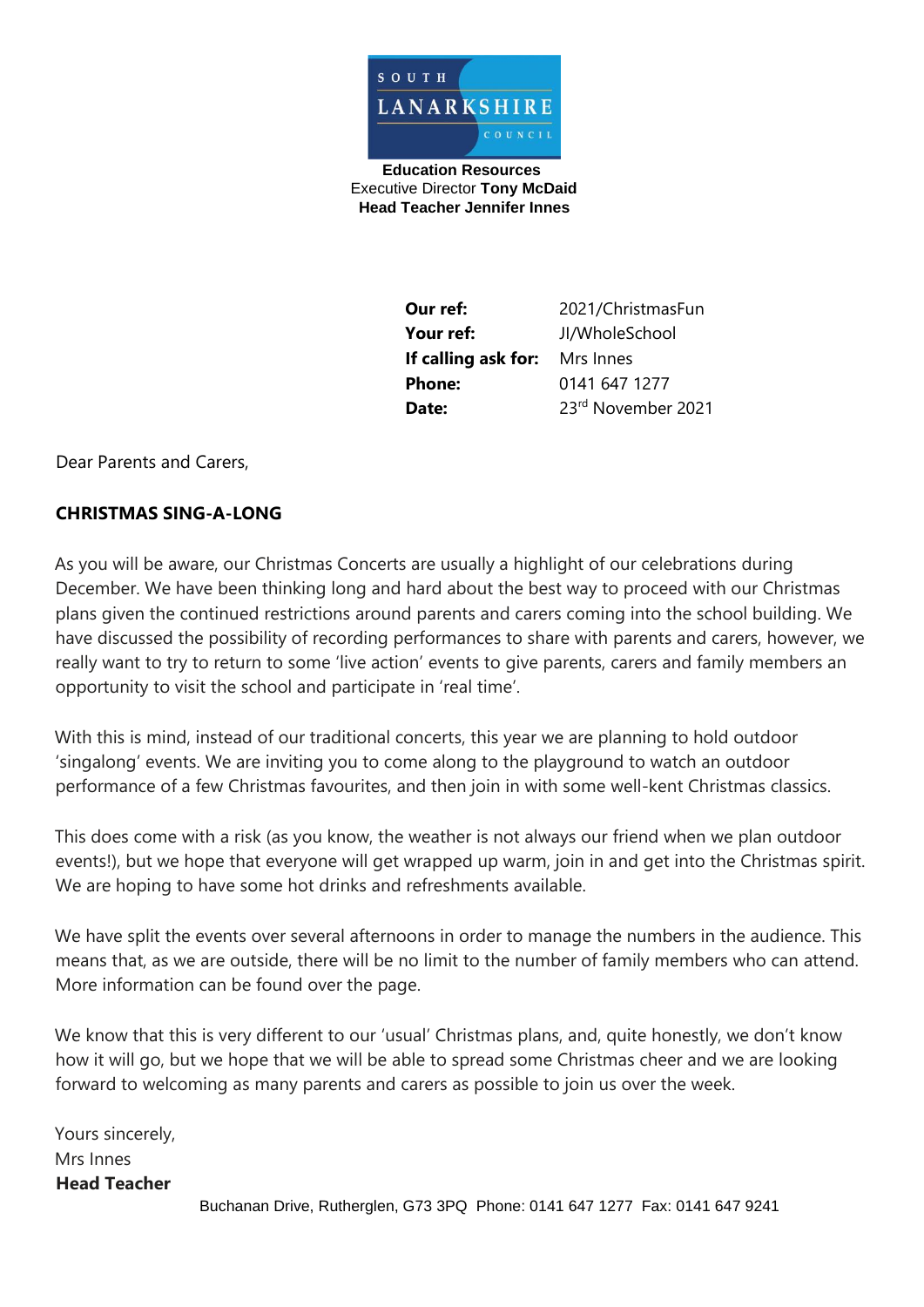

## **Calderwood Outdoor Christmas Singalongs**

On the day of their concert, pupils may come to school wearing a Christmas jumper over their uniform, a Christmas hat or a bit of sparkle on their uniform. They should wear a jacket and bring a hat or gloves as they will be performing outside.

We would ask that parents and carers also come to school wrapped up for the weather, and bring a brolly if it is wet! Performances will only be cancelled in the event of very wet and/or windy weather. If a performance is cancelled, we will endeavour to make the decision in time to give plenty of notice and we will communicate this via our App and Twitter on the day.

**All performances will start at 2.30 pm**. More detailed information will follow closer to the time.

| <b>Date</b>                    | <b>Rooms</b>                                                                                                                                                     |
|--------------------------------|------------------------------------------------------------------------------------------------------------------------------------------------------------------|
| Monday 13 <sup>th</sup> Dec    | Room 10 and Room 11                                                                                                                                              |
| Tuesday 14th Dec               | Room 14 and Room 15                                                                                                                                              |
| Wednesday 15 <sup>th</sup> Dec | Room 6 and Room 7                                                                                                                                                |
| Thursday 16 <sup>th</sup> Dec  | Room 8 and Room 9                                                                                                                                                |
| Friday 17 <sup>th</sup> Dec    | Room 12, Room 13                                                                                                                                                 |
| Monday 20 <sup>th</sup> Dec    | Room 1, Room 2 and<br>Room $3$ (P1s) <sup>*</sup><br>*Please note, Primary 1 pupils will also<br>be recording their nativity to share with<br>parents and carers |
| Tuesday 21 <sup>st</sup> Dec   | Room 3 (P2s), Room 4,<br>Room 5                                                                                                                                  |